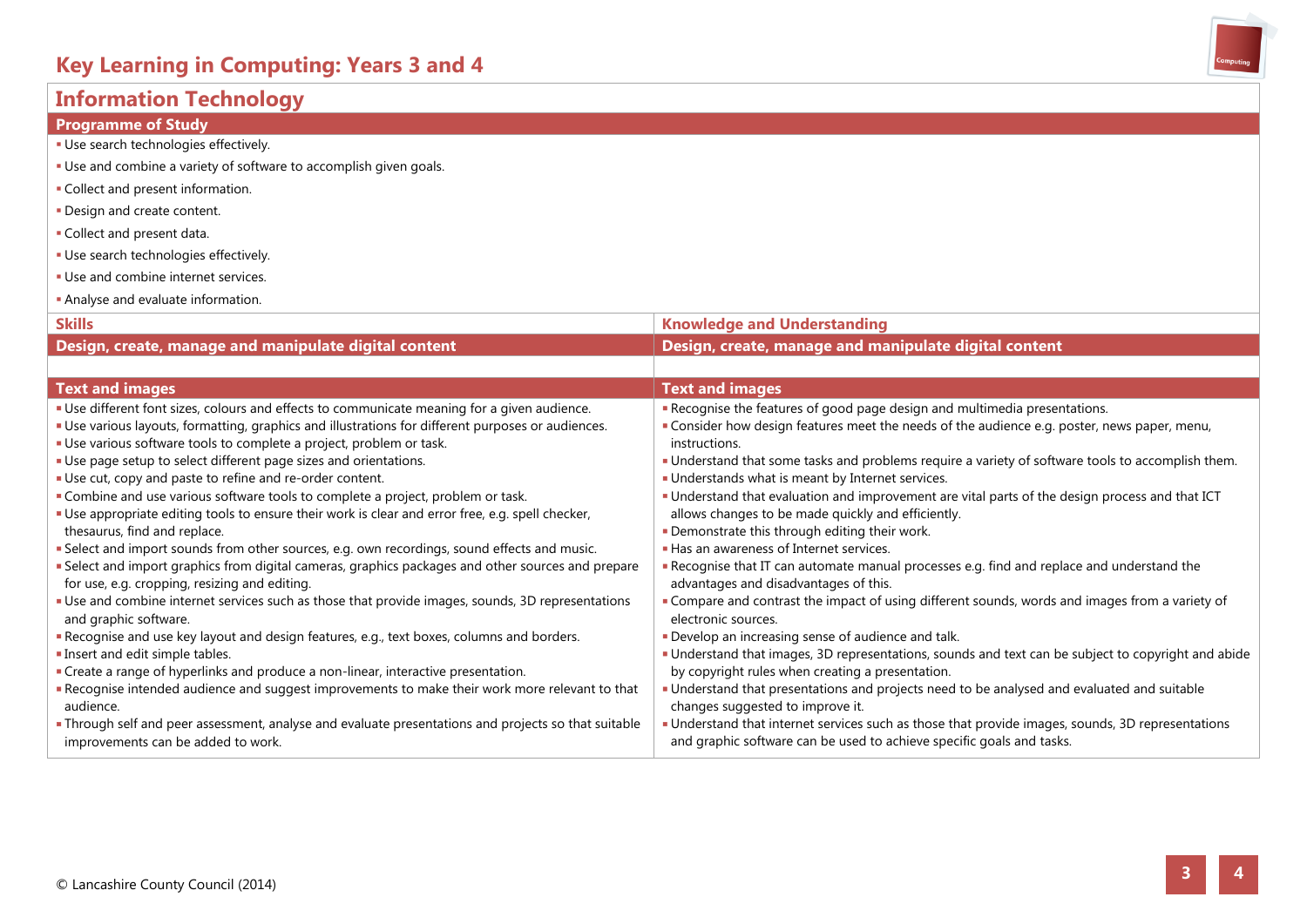# **Key Learning in Computing: Years 3 and 4**

| Images, video and animation - graphics (drawing and painting)                                                                                                              |                                                                                                                                                                           |
|----------------------------------------------------------------------------------------------------------------------------------------------------------------------------|---------------------------------------------------------------------------------------------------------------------------------------------------------------------------|
| <b>Acquire, store and retrieve images from cameras, scanners and the internet for a purpose.</b>                                                                           |                                                                                                                                                                           |
| · Select specific areas of an image, copy and paste to make repeating patterns.                                                                                            |                                                                                                                                                                           |
| · Be able to resize various elements in a graphics or paint package.                                                                                                       |                                                                                                                                                                           |
| · Use various tools in paint packages or photomanipulation software to edit/change an image, e.g.<br>applying different special effects.                                   |                                                                                                                                                                           |
| . Use the 'print screen' function to capture images.                                                                                                                       |                                                                                                                                                                           |
| . Explore the use of graphics and paint packages to design and plan an idea.                                                                                               |                                                                                                                                                                           |
| Images, video and animation - digital photographs, video and animation                                                                                                     | Images, video and animation - digital photographs, video and animation                                                                                                    |
| " Use a range of devices to capture still and moving images for a purpose. These could include digital<br>cameras, video cameras, iPads, microscopes and webcams.          | Understand that a digital image can be captured from different devices and it can be stored and<br>developed.                                                             |
| · Discuss and evaluate the quality of their own and others' captured images and make decisions<br>whether to keep, delete or change them.                                  | " Begin to understand how images from different sources (stills, video, graphics, animation) are used<br>to enhance a presentation or communicate an idea.                |
| . Independently download and save images and video onto a computer.                                                                                                        | Begin to understand the meaning of 'resizing' i.e. the differences between pixel size, resolution and                                                                     |
| " Independently upload images and movies from digital cameras and other devices to a computer                                                                              | image dimensions and the need to maintain aspect ratios.                                                                                                                  |
| and save in a relevant location.                                                                                                                                           | " Understand that planning is a vital part of the design process.                                                                                                         |
| · Be able to 'resize' images (pixels, resolution, aspect ratio and dimensions).<br>Be able to use basic tools in a software package to change images according to purpose. | " Understand that evaluation and improvement are vital parts of the design process and ICT allows<br>changes to be made quickly and efficiently.                          |
| · Import music, stills or video into video editing software for a specific project.                                                                                        | " Understand the need for caution when using the Internet to search for images and what to do if<br>they find unsuitable images (See school's Acceptable Use Policy/AUP). |
| • Arrange, trim and cut clips to create a short film that conveys meaning.                                                                                                 | . Know how to take images appropriately and responsibly (See school's Acceptable Use Policy/AUP).                                                                         |
| . Add simple titles, credits and special effects, e.g .transitions.                                                                                                        | - Understand that copyright exists on most digital images and video about the impact of choices and                                                                       |
| <b>Storyboard, then use captured images to create a short animated sequence which communicates a</b><br>specific idea.                                                     | decisions in their work.                                                                                                                                                  |
|                                                                                                                                                                            | " Understand that images, sounds and text can be subject to copyright and abide by copyright rules<br>when creating a presentation.                                       |
| <b>Sound</b>                                                                                                                                                               | <b>Sound</b>                                                                                                                                                              |
| Use a variety of devices and software to select, playback and record voice and other sounds.                                                                               | . Talk about software which allows the creation and manipulation of sound and music.                                                                                      |
| "Locate and use sound files from online sources, e.g. Audio Networks, and other multimedia                                                                                 | Understand that many types of sounds can be combined in editing software.                                                                                                 |
| resources.                                                                                                                                                                 | . Understand how sound can be used in multimodal texts to create meaning and provide effects.                                                                             |
| · Select, import and edit existing sound files in sound editing software, e.g., Audacity.                                                                                  | · Understand that copyright exists on most recorded music.                                                                                                                |
| . Use editing tools to refine and improve outcomes and performances.                                                                                                       |                                                                                                                                                                           |
| . Use recorded sound files in other software applications.                                                                                                                 |                                                                                                                                                                           |
| . Be able to share sound recordings with a wider audience.                                                                                                                 |                                                                                                                                                                           |
| . Use music software to experiment with capturing, repeating and sequencing sound patterns.                                                                                |                                                                                                                                                                           |
| - Use ICT to create and perform sounds or music that would otherwise not be possible in a live<br>situation, e.g., editing a multi-part piece.                             |                                                                                                                                                                           |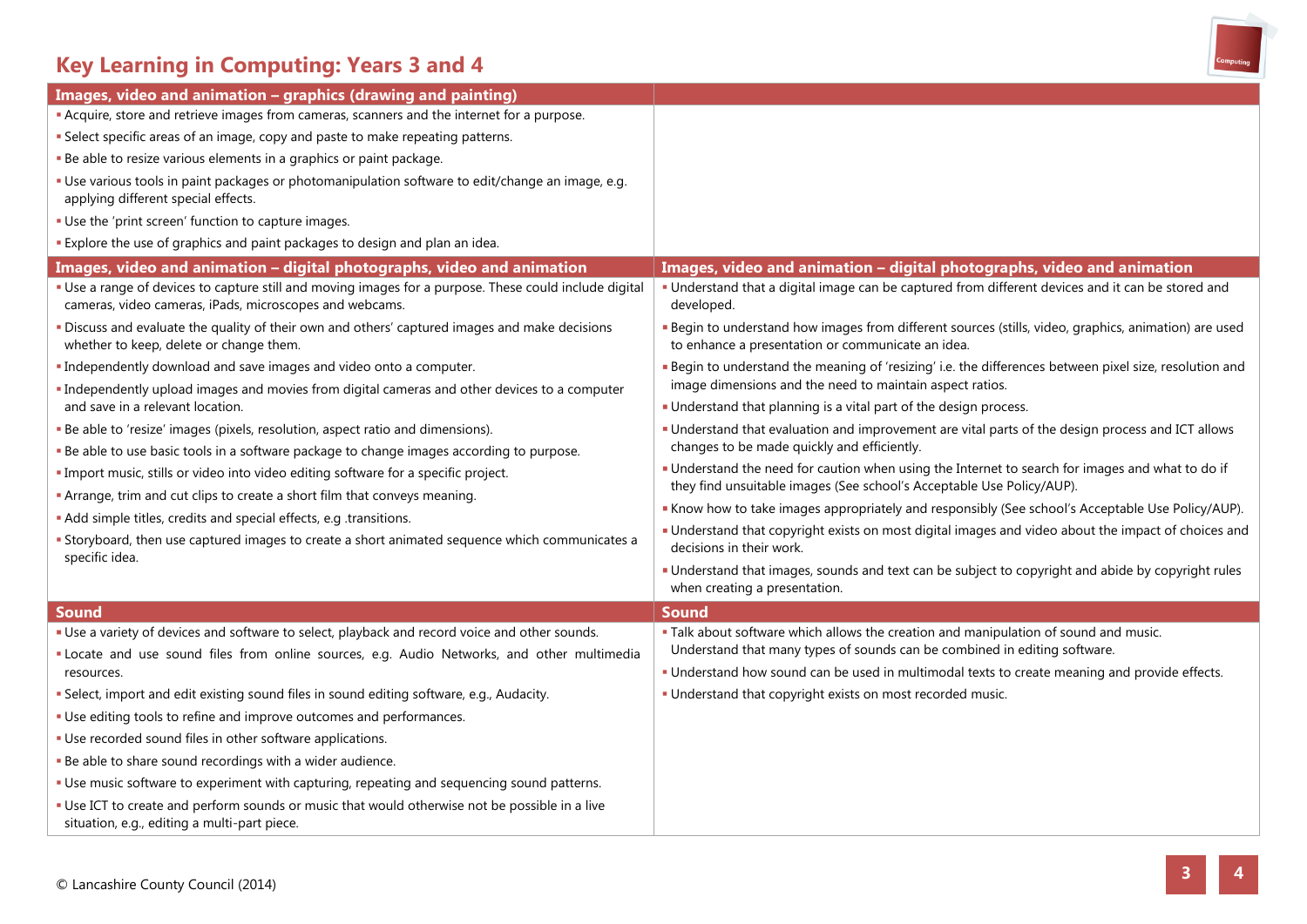## **Key Learning in Computing: Years 3 and 4**



| <b>Data handling</b>                                                                                                                                                                                                                                                                                                                                                                                                                                                                                                                                                                                                                         | <b>Data handling</b>                                                                                                                                                                                                                                                                                                                                                                                                                                                                                                                                                                                                                                                               |
|----------------------------------------------------------------------------------------------------------------------------------------------------------------------------------------------------------------------------------------------------------------------------------------------------------------------------------------------------------------------------------------------------------------------------------------------------------------------------------------------------------------------------------------------------------------------------------------------------------------------------------------------|------------------------------------------------------------------------------------------------------------------------------------------------------------------------------------------------------------------------------------------------------------------------------------------------------------------------------------------------------------------------------------------------------------------------------------------------------------------------------------------------------------------------------------------------------------------------------------------------------------------------------------------------------------------------------------|
| • Create frequency diagrams and graphs to answer questions.                                                                                                                                                                                                                                                                                                                                                                                                                                                                                                                                                                                  | . Understand that there are different types of data.                                                                                                                                                                                                                                                                                                                                                                                                                                                                                                                                                                                                                               |
| • Create and use a branching database to organise and analyse information to answer questions.                                                                                                                                                                                                                                                                                                                                                                                                                                                                                                                                               | . Understand the need to structure information properly in a database.                                                                                                                                                                                                                                                                                                                                                                                                                                                                                                                                                                                                             |
| . Begin to identify what data should be collected to answer a specific question.                                                                                                                                                                                                                                                                                                                                                                                                                                                                                                                                                             | Know, understand and use the vocabulary: file, record, field, sort and search.                                                                                                                                                                                                                                                                                                                                                                                                                                                                                                                                                                                                     |
| " Collect data and enter it into a database under appropriate field headings.                                                                                                                                                                                                                                                                                                                                                                                                                                                                                                                                                                | Recognise similarities and differences between ICT and paper-based systems.                                                                                                                                                                                                                                                                                                                                                                                                                                                                                                                                                                                                        |
| " Use a database to answer straightforward questions by searching, matching and ordering the<br>contents of a single field.<br>Based on the data collected, children should raise their own questions and translate them into                                                                                                                                                                                                                                                                                                                                                                                                                | . Talk about the advantages of using IT to sort, interrogate and classify information quickly.<br>Understand that effective yes / no questions are key to organising data efficiently in a branching<br>database.                                                                                                                                                                                                                                                                                                                                                                                                                                                                  |
| search criteria that can be used to find answers to specific questions.<br>Compare different charts and graphs, e.g., in tables, frequency diagrams, pictograms, bar charts,<br>databases or spreadsheets and understand that different ones are used for different purposes.<br>• Select and use the most appropriate method to organise and present data.<br>" Use dataloggers to capture, record and analyse data continuously over time, including sound,<br>temperature and light. (Science)<br>"Use a data logger to 'snap shot' a series of related but separate readings in the course of an<br>appropriate investigation. (Science) | Understand that there are different types of data, e.g. numeric, alphabetic, date, alphanumeric.<br>Know that ICT can enable the creation of a variety of tables and graphs for different purposes.<br>" Understand some graphs and charts are more appropriate and easier to read than others.<br>" Begin to make choices about how to present data to solve a specific problem.<br>" Understand that dataloggers can be used to sense external and physical changes and subsequently<br>collect data in a range of simple investigations. (Science)<br>Understand that data can be collected more efficiently by a datalogging device compared with<br>manual methods. (Science) |
|                                                                                                                                                                                                                                                                                                                                                                                                                                                                                                                                                                                                                                              | Know that datalogging devices can be pre-programmed to collect data for a given time and on<br>different triggers and remotely for a long period of time. (Science).                                                                                                                                                                                                                                                                                                                                                                                                                                                                                                               |
| <b>Digital research - searching</b>                                                                                                                                                                                                                                                                                                                                                                                                                                                                                                                                                                                                          | <b>Digital research - searching</b>                                                                                                                                                                                                                                                                                                                                                                                                                                                                                                                                                                                                                                                |
| Use a range of child friendly search engines to locate different media, e.g. text, images or sound.                                                                                                                                                                                                                                                                                                                                                                                                                                                                                                                                          | · Talk about and describe the process of finding specific information, noting any difficulties during                                                                                                                                                                                                                                                                                                                                                                                                                                                                                                                                                                              |
| <b>Evaluate different search engines and explain their choices in using these for different opurposes.</b>                                                                                                                                                                                                                                                                                                                                                                                                                                                                                                                                   | the process and how these were overcome                                                                                                                                                                                                                                                                                                                                                                                                                                                                                                                                                                                                                                            |
| Develop specific key questions and key words to search for information e.g., a question such as<br>'Where could we go on holiday?' would become a search for 'holiday destinations'.                                                                                                                                                                                                                                                                                                                                                                                                                                                         | . Understand that information found as a result of a search can vary in relevance.<br><b>Begin to recognise that anyone can author on the internet and sometimes web content is</b>                                                                                                                                                                                                                                                                                                                                                                                                                                                                                                |
| " Consider the effectiveness of key questions on search results and refine where necessary.                                                                                                                                                                                                                                                                                                                                                                                                                                                                                                                                                  | inaccurate or even offensive.                                                                                                                                                                                                                                                                                                                                                                                                                                                                                                                                                                                                                                                      |
| " Use strategies to verify the accuracy and reliability of information, distinguishing between fact and<br>opinion, e.g. cross checking with different websites or books.                                                                                                                                                                                                                                                                                                                                                                                                                                                                    | Understand that provision is made in schools to filter<br><b>Begin to understand the concept of copyright, e.g. what images, videos or sounds are legal and safe</b>                                                                                                                                                                                                                                                                                                                                                                                                                                                                                                               |
| " Use appropriate tools to save and retrieve accessed information, e.g. through the use of favourites,<br>history, copy/paste and save as.                                                                                                                                                                                                                                                                                                                                                                                                                                                                                                   | to use in their own work.<br>. Begin to understand the need to acknowledge sources of information.                                                                                                                                                                                                                                                                                                                                                                                                                                                                                                                                                                                 |
| " Identify and cancel unwanted advertising, pop-ups and potentially malicious downloads by using<br>the task manager function and NOT through buttons on the pop-up window, or the cross in the<br>right hand corner.                                                                                                                                                                                                                                                                                                                                                                                                                        | . Understand when and where the internet can be used as a research tool.<br>Know that Boolean search 'operators' can effect web searches                                                                                                                                                                                                                                                                                                                                                                                                                                                                                                                                           |
| Know how to temporarily allow useful pop-ups from a website.                                                                                                                                                                                                                                                                                                                                                                                                                                                                                                                                                                                 |                                                                                                                                                                                                                                                                                                                                                                                                                                                                                                                                                                                                                                                                                    |
| Develop use of more advanced searching techniques, e.g., searching for a phrase using quotation<br>marks to locate precise information.                                                                                                                                                                                                                                                                                                                                                                                                                                                                                                      |                                                                                                                                                                                                                                                                                                                                                                                                                                                                                                                                                                                                                                                                                    |
| • Choose the most appropriate search engine for a task, e.g., image search, search within a specific<br>site or searching the wider internet.                                                                                                                                                                                                                                                                                                                                                                                                                                                                                                |                                                                                                                                                                                                                                                                                                                                                                                                                                                                                                                                                                                                                                                                                    |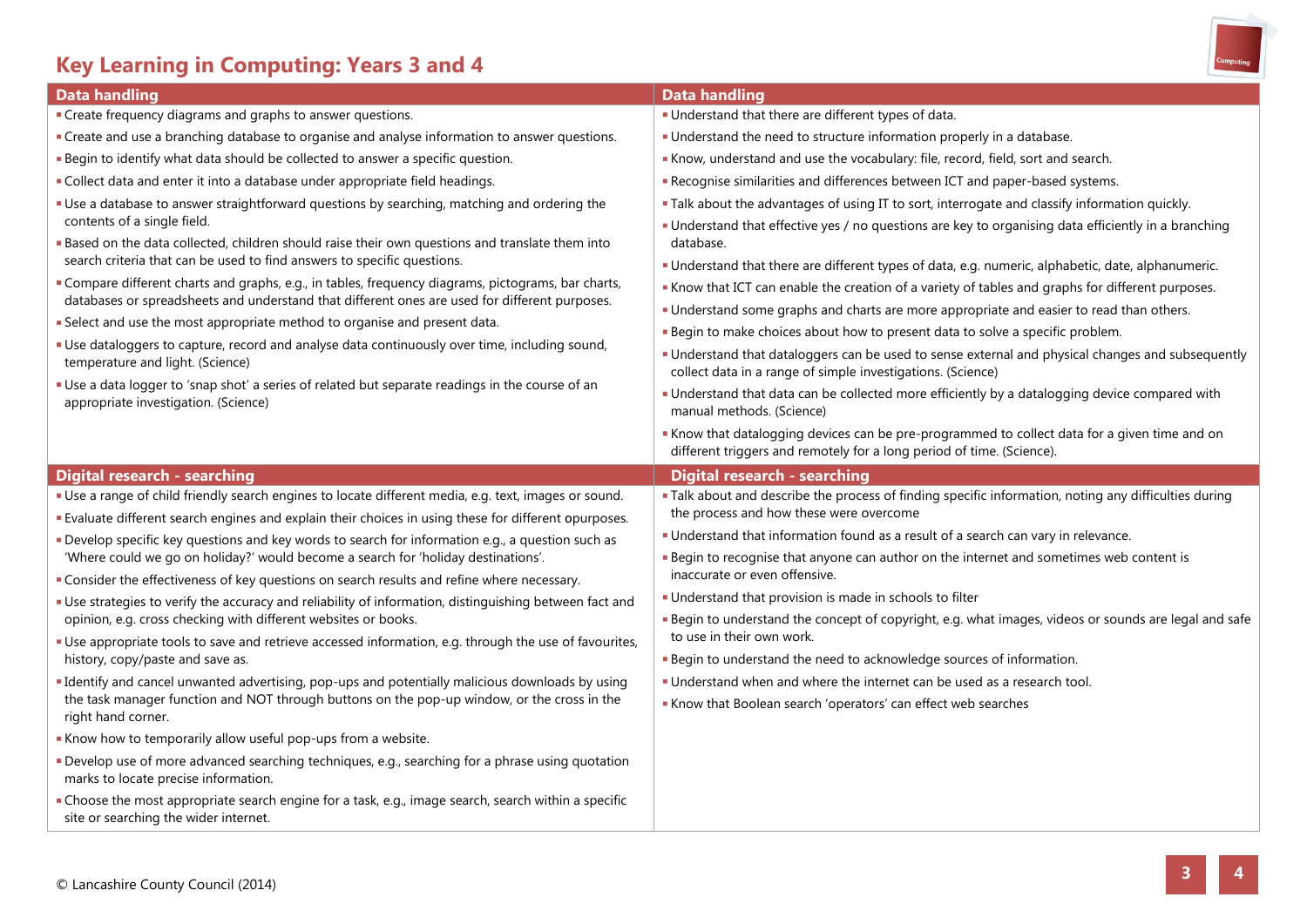### **Digital Literacy**

#### **Programme of Study**

- Use technology responsibly.
- Identify a range of ways to report concerns about contact.
- Identify a range of ways to report concerns about content.
- Recognise acceptable/unacceptable behaviour.
- Understand the opportunities computer networks offer for communication.

| <b>Skills</b>                                                                                                                                                    | <b>Knowledge and Understanding</b>                                                                                                                                                                      |
|------------------------------------------------------------------------------------------------------------------------------------------------------------------|---------------------------------------------------------------------------------------------------------------------------------------------------------------------------------------------------------|
| <b>Online safety</b>                                                                                                                                             | <b>Online safety</b>                                                                                                                                                                                    |
| Use technology responsibly.                                                                                                                                      | Know how to use technology responsibly.                                                                                                                                                                 |
| • To create appropriate passwords.                                                                                                                               | • Understand that online actions can impact on other people.                                                                                                                                            |
| Keep passwords and personal data safe.                                                                                                                           | Understand the need to keep personal information and passwords private in order to protect                                                                                                              |
| Recognise acceptable behaviour.                                                                                                                                  | themselves when communicating online.                                                                                                                                                                   |
| Recognise unacceptable behaviour.                                                                                                                                | Know how to respond if asked for personal details or in the event of receiving unpleasant                                                                                                               |
| Be able to create a 'secure' password, e.g. combination of letters, symbols and numbers in<br>accordance with the school's eSafety policies and procedures /AUP. | communications, e.g. saving the message and showing to a trusted adult -according to the school's<br>eSafety policies and procedures /AUP.                                                              |
| Know what to do and who to tell if they discover something inappropriate or offensive on a                                                                       | • Understand the risks posed by the internet relating to contact e.g. bullying, grooming.                                                                                                               |
| website, at home and in school.                                                                                                                                  | Know a range of ways to report concerns about contact.                                                                                                                                                  |
|                                                                                                                                                                  | . Understand the risks posed by the internet relating to content e.g. violent and biased websites.                                                                                                      |
|                                                                                                                                                                  | Know a range of ways to report concerns about content.                                                                                                                                                  |
|                                                                                                                                                                  | • Understand the school's acceptable use policy.                                                                                                                                                        |
|                                                                                                                                                                  | Understand what acceptable online behaviour is.                                                                                                                                                         |
|                                                                                                                                                                  | Understand what unacceptable online behaviour is.                                                                                                                                                       |
|                                                                                                                                                                  | Recognise that cyber bullying is unacceptable and will be sanctioned according to the school's<br>eSafety policies and procedures /AUP.                                                                 |
|                                                                                                                                                                  | "Know how to report an incident of cyber bullying if and when it occurs, according to the school's<br>eSafety policies and procedures /AUP.                                                             |
|                                                                                                                                                                  | " Understand the risks involved in arranging to meet and subsequently meeting anybody from the<br>online world in the offline world.                                                                    |
|                                                                                                                                                                  | Know what images are suitable to include in an online profile and ensure that appropriate<br>permissions have been obtained, e.g. copyright or asking friends before uploading their images.            |
|                                                                                                                                                                  | " Understand the need for certain rules of conduct particularly when using live forms of<br>communication, e.g. chats and forums in the school's VLE, taking turns to speak when video<br>conferencing. |
|                                                                                                                                                                  | Know the school's rules for keeping safe online and be able to apply these beyond school.                                                                                                               |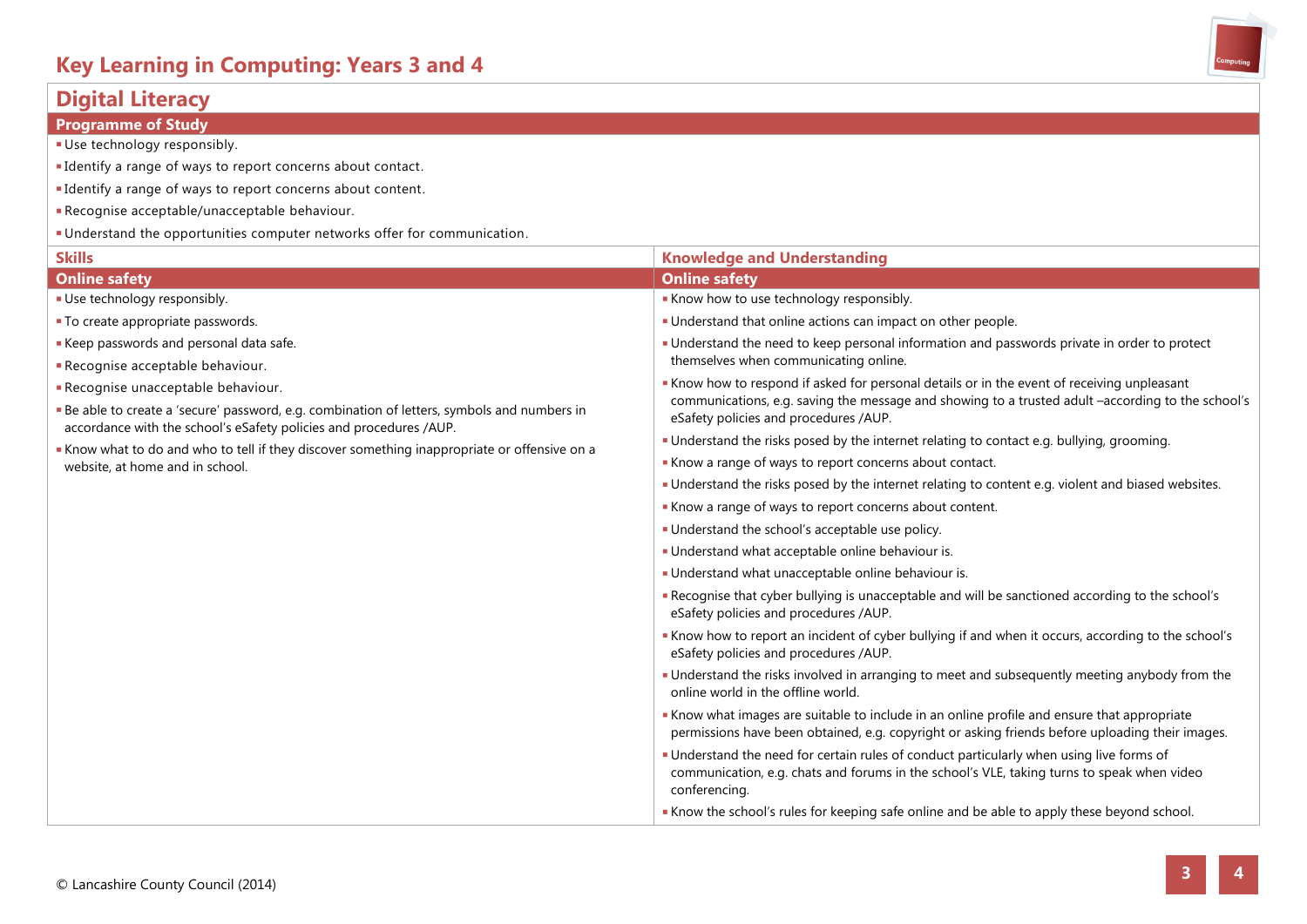# **Key Learning in Computing: Years 3 and 4**



| Use a range of digital tools to communicate, e.g. contributing to chats and/or discussion forums, in                                                                                                                                                                                                                                                                                                                                                                                                                                                                                                                                                                                                                                                                                                                                                                                                                                                                                      | . Understand that computer networks can be used for communication.                                                                                                                                                                                                                                                                                                                                                                                                                                                                                                                                                                                                                                                                                    |
|-------------------------------------------------------------------------------------------------------------------------------------------------------------------------------------------------------------------------------------------------------------------------------------------------------------------------------------------------------------------------------------------------------------------------------------------------------------------------------------------------------------------------------------------------------------------------------------------------------------------------------------------------------------------------------------------------------------------------------------------------------------------------------------------------------------------------------------------------------------------------------------------------------------------------------------------------------------------------------------------|-------------------------------------------------------------------------------------------------------------------------------------------------------------------------------------------------------------------------------------------------------------------------------------------------------------------------------------------------------------------------------------------------------------------------------------------------------------------------------------------------------------------------------------------------------------------------------------------------------------------------------------------------------------------------------------------------------------------------------------------------------|
| school's VLE, blog or text messages, making purposeful contributions to respond to another pupil's<br>question or comment.<br>Investigate the different styles of language, layout and format of different electronic<br>communications and how these vary depending on the audience.<br>Continue to use webcams and /or video conferencing as a class, if appropriate and available, e.g.<br>with external providers, another class or school, or abroad as part of a wider topic.<br>. Begin to publish their work to a wider audience, e.g. using VLE or podcasting tools.<br><b>Example - email</b><br>" Log on to an email account, open emails, create and send appropriate replies.<br>Forward an e-mail.<br>Save an e-mail in draft format and then return and edit prior to sending.<br>Attach different files to emails, e.g. text document, sound file or image.<br>Open and save attachments to an appropriate place.<br>Select an email recipient from a class address book. | · Understand the opportunities computer networks offer for communication.<br>Know a range of ways that computer networks can be used for communication.<br>" Understand that some emails and other forms of electronic communications may be malicious or<br>inappropriate and recognise when an attachment may be unsafe to open.<br>Recognise the effect that content in their communications may have on others.<br>Respect the ideas and communications of others they encounter online.<br>. Discuss the differences between online communication tools used in school and those used<br>internet content, recognising this is possibly not the case on computers used at home at home,<br>e.g., those 'blocked' through the school's filtering. |